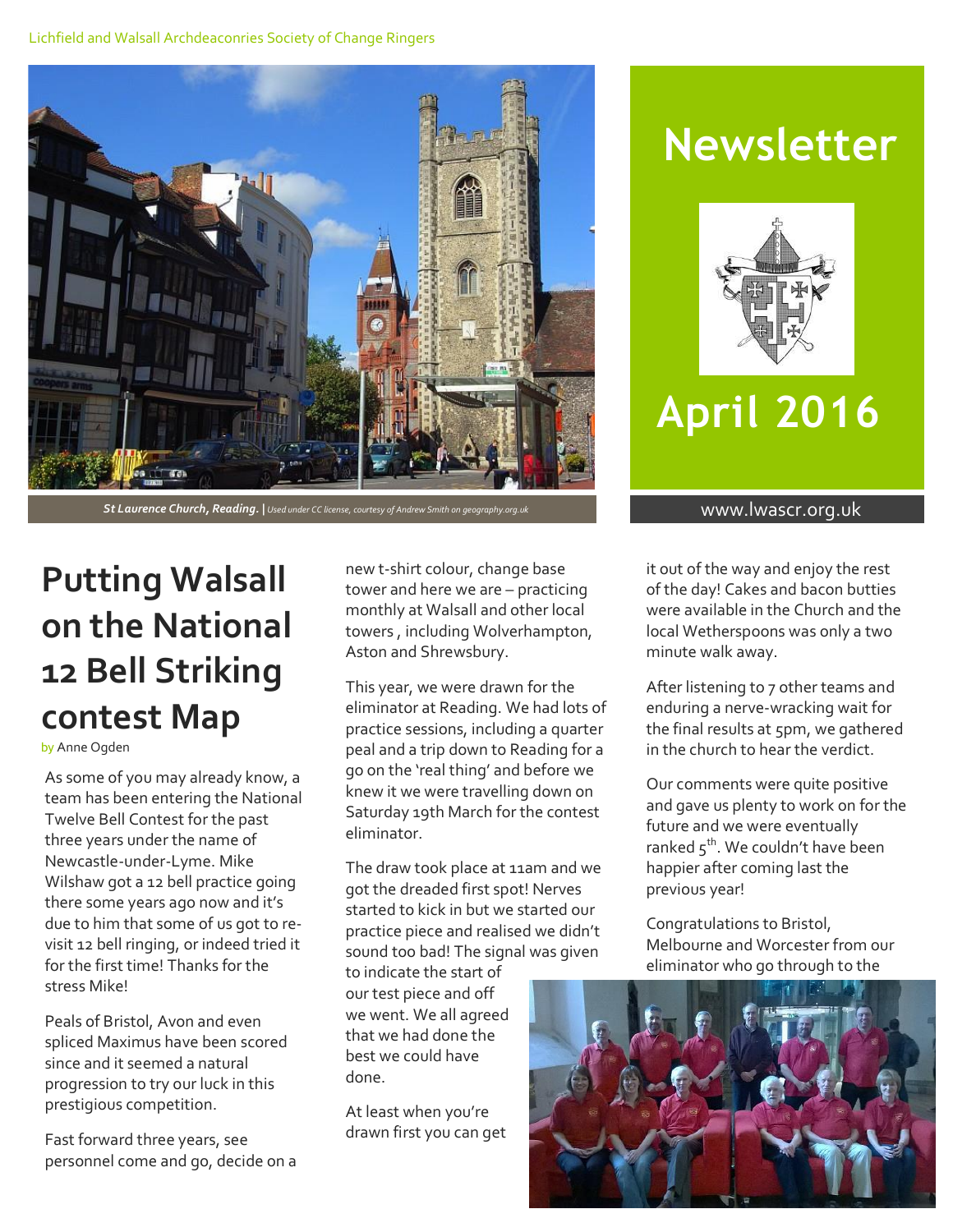final at Aston on 25th June.

Thanks must go to everyone involved, but especially to Matthew and Gail Lawrence for their organisation and to Neil Bennett for all of his encouragement throughout.

Keep your fingers crossed for us next year!

## **The LWASCR 6 bell striking "event"**

I deliberately use the term 'event' here, to replace the often-dreaded term 'competition', which may deter teams from entering what is, one of the most sociable events of the ringing year. Here is an improving team's viewpoint of the morning:

'Our team were the second up, waiting outside the ringing chamber for our turn to ring and listening to the first team's performance. Then, as the first team exits the chamber, friendly, knowing looks are exchanged and a few choice but encouraging words shared from members of the exiting team.

We had practised for weeks and even if we 'fired out' we were determined to enjoy the moment. After the first 5 whole pulls, determining how the bells go, we shared comments and glances which hoodwinked ourselves that we were on an informal ringers' outing to another tower. 'Just enjoy it' chirruped our kindly tower captain, receiving nods of approval from our team.

And so we did enjoy it - ringing 120 changes of Plain Bob doubles, with a mere 52 faults. (Oops, sorry team, was that brutally honest information not to be disclosed?) It was for us a significant improvement on the previous year, as we pondered the thought that a certificate for the most improved band's score could be included in future events?

Having experienced firing out during the same event two years ago, we held our heads high, smiled and returned to try again. As a result, our Penn band achieved a Bronze award for our efforts for the last two years.

**by Vicky Wakelam Example 2011 CITY CITY** With only seven teams entering this **"Bell wronging"** With only seven teams entering this year's striking event, to those of you wonderful people who feel they "aren't good enough to enter": If we are good enough, you are good enough! It is always a most enjoyable morning, which happily includes some further hidden highlights and delights:

- Helpful, constructive feedback on your team performance.
- Gives you something to aim for with team striking..
- A relaxed and informal atmosphere and a change of scene for a morning.
- An opportunity to meet with have friendly banter with other ringers
- Raffle raises money for the bell fund and opportunity to win some goodies.
- All teams receive recognition and award – just for completing their test piece.

Furthermore, if that's not enough to persuade you to participate, there is the wonderful array of delicious homemade cakes and hot drinks to enjoy while contemplating your

team's effort and listening to the other entries.

Please do put it in your tower diary for next year. It would be great see more towers supporting this sociable and very helpful event. If Penn can do it, so can you!

Finally, a big thank you to the ringers, novice and experienced alike - who helped to make it a successful and enjoyable event.

Remember, your 6-bell Striking Event 2017 needs YOU!

# A poem by Jayne Cowdale

When I began to learn to ring, I couldn't get it right, I'd sometimes pull quite steady, And then I'd tug with all my might.

With patience and encouragement, And vast amounts of praise, I've managed to control the bells, To lower and to raise.

Some ringers use sign language Which I don't understand, Keep up; hang back and dodge now, With unintentional sleight of hand.

Always count your places, And listen to your bell, And then I think, 'which bell is mine?' Whoops, I cannot tell.

The exercise from ringing Is good for the grey matter Ringers strive to strike well So as not to make a clatter

For special days and weddings, The 10 o'clock and evensong I now can ring a bell all right, Instead of being all wrong.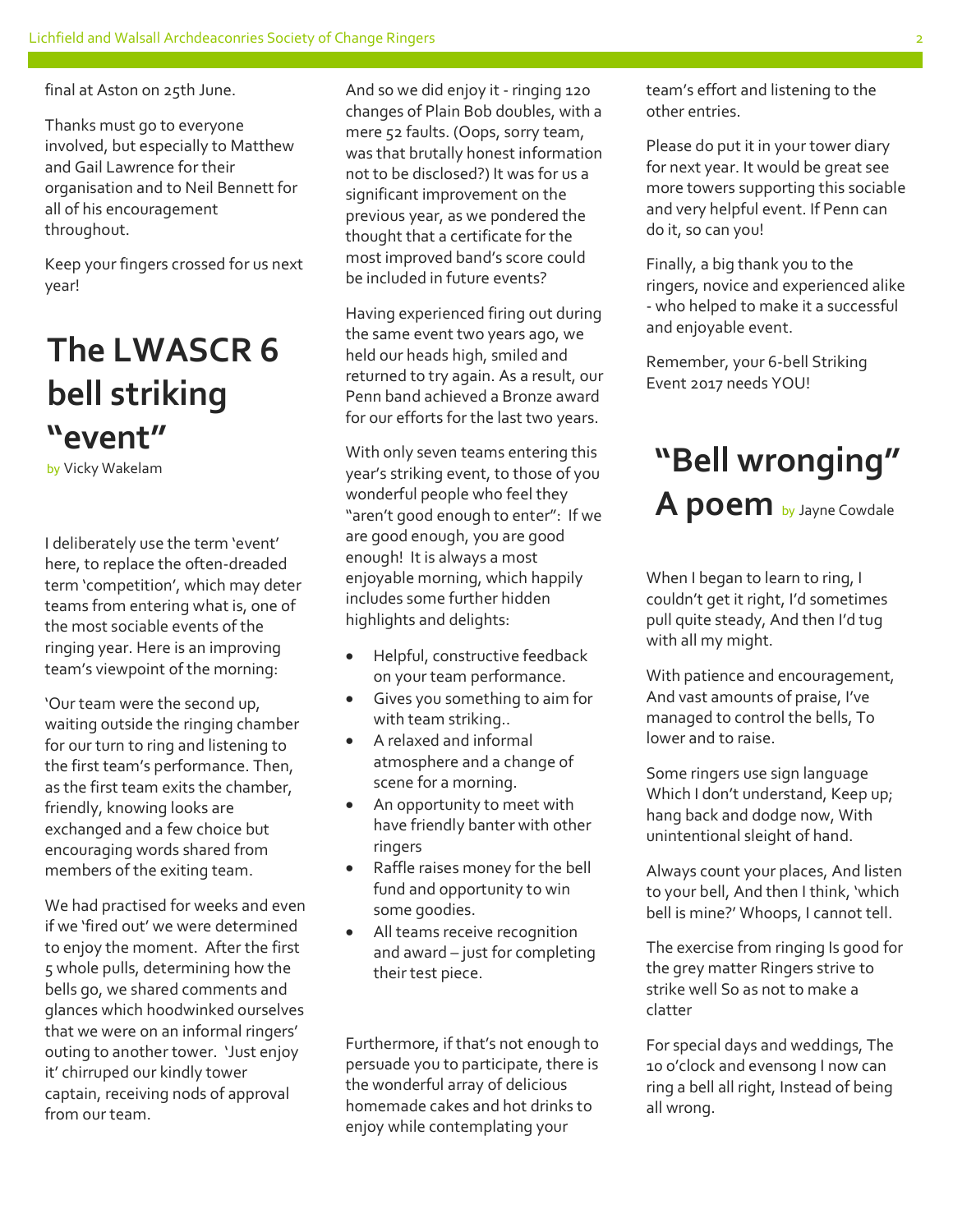### **In Memoriam: Ken Head 1940-** 2016 by Dorothy Turley

It is with great sadness that we at Christ Church, Coseley have to report the death of our former captain, Ken Head. Ken took over the captaincy in 1995 following the death of Eric Speake and battled with ill health until finally having to retire from ringing in 2010. Sadly, during the past year his health deteriorated rapidly and he died on 15 January 2016.

During the time that he was captain he taught countless learners with infinite patience and humour. He was also a skilled woodworker and produced many beautiful items for the church and new stays for the bells as well as being very involved in general maintenance of the church building.



Outside the church, his hobby was his garden which always looked beautiful.

He was a truly good, kind man and will be greatly missed by his family and everyone at Christ Church but his legacy will live on through the ringers he taught and the beautiful objects he made for the church.

### **Messy Bells**

by Dave Towell

Messy Church came to the ringing room in Abbots Bromley on 7th February.



For those not quite in the know about what exactly Messy Church is, it's a different form of ministry, which aims to explore religious themes through hospitality, creativity, and celebration. It's very different to traditional Anglican services, yet is popular both with the existing congregation and newcomers.

It's something of a self-development concept (DIY?) rather than being led by a minister and it's for all ages - not just for children. Messy Church days start with a welcome, a longer creative time in which to explore the day's theme through getting messy (involving story, prayer, song, games and activities), a short celebration time and a shared meal.



Messy Church takes over our Sunday service once a month at Abbots Bromley and our messy organisers explore a different biblical theme each time. When they invited us to join in and demonstrate the bells for them, we were delighted to do so.

We bell ringers are (if we are honest with ourselves) a pretty secretive lot; we hide upstairs in the ringing room (which in many cases can often be accessed without having to go through the church) and if we are ringing peals or quarter peals, we usually lock ourselves in for security!

For obvious safety reasons regarding heavy and moving metal parts, we also tend to discourage unaccompanied visits to our domain.

So, when we were invited to open our hearts (and the door) and share our secret with the congregation and give them a chance to get involved, we leapt at the opportunity to join in.

Our messy activities started with an open door invite to join us in the ringing room for the pre-service ringing – the call to worship.

Through that, we showed that we are a band with a range of abilities, from novice to expert, which anyone would be welcome to join. We carefully arranged to have more ringers than ropes, so that we could welcome and talk to our guests as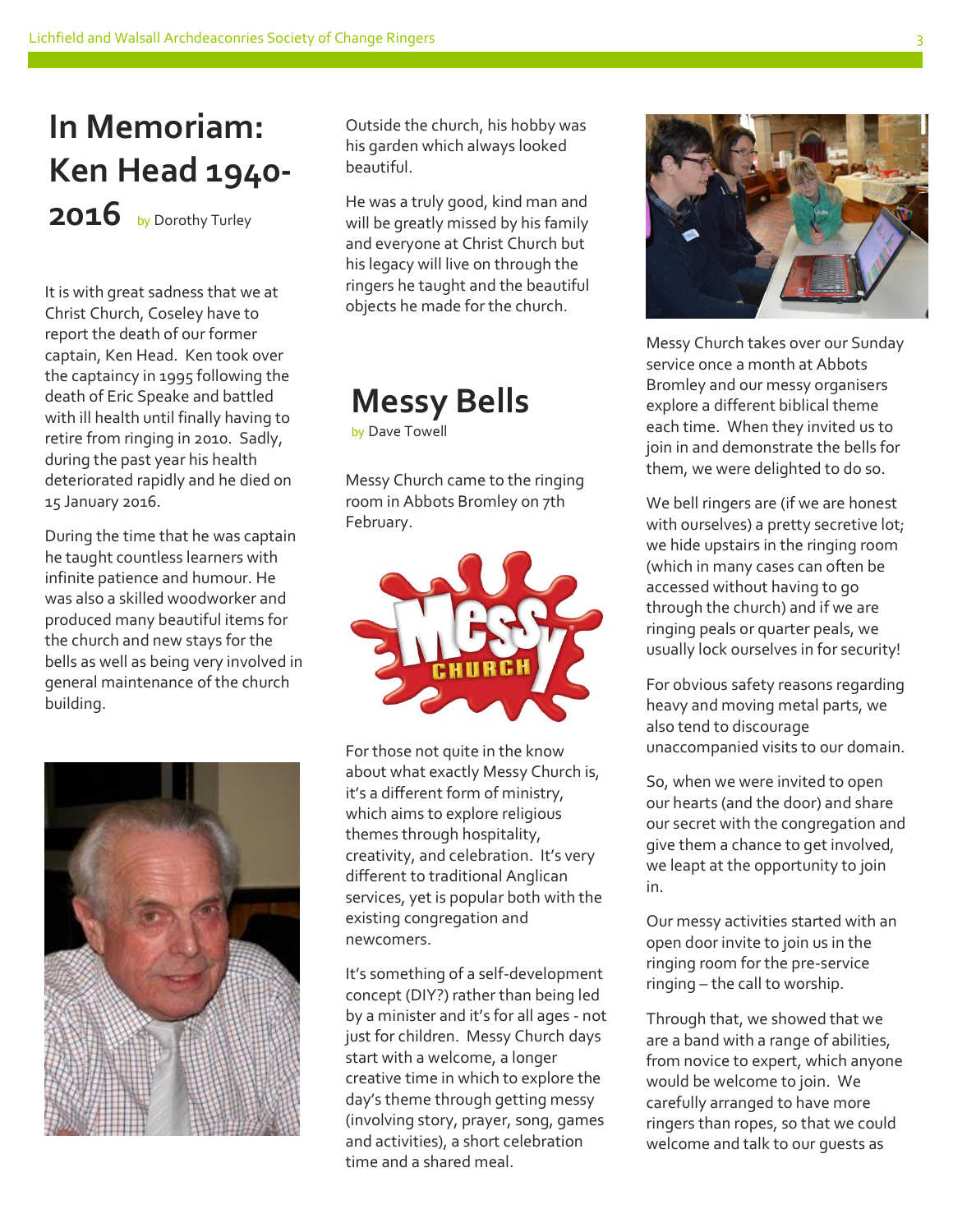

well as ring – though one or two of us can actually do both!

During the creative part of the morning there were a range of ringing related activities in the church which included:

- A demonstration of ringing technique on the treble bell
- A mini-striking contest, using the laptop and Abel ringing simulator to see who could strike the tenor most accurately to rounds (the winner was "Abi-theelder", and second was Catherine)
- Baking & decorating bell shaped biscuits with St Clements (oranges & lemons) icing
- A study of Psalm 150 (Praise him with loud cymbals & timbrels)
- A visit to the belfry to see the mechanics of ringing (the promised bats were missing)
- Making prayer bracelets, featuring mini jingle-bells
- A selection of singing prayer bowls and Tibetan prayer bells – which have a delightful resonance
- Making mini bell ropes (Liz is remarkably creative with red white & blue pipe cleaners, as the Christmas Tree also demonstrated)
- Hand bell ringing to the messy song for today (Alleluia, Praise the Lord)
- Tea, Coffee, plenty of chat & friendship

The service ended with prayers (using our prayer bracelets) and two rousing verses of our song, with hand bell accompaniment of a sort.

Did we enjoy our morning? Yes, we did. Was it worth it? Well, there were winners and smiles all round; it got some of the ringers into church who don't always stay for the service, it got us more engaged with our church congregation and our village and it also introduced lots of people to our art and encouraged some would-be learner ringers.

Most importantly, we all enjoyed it.

If Messy Church meets near you, it's definitely worth engaging with them, as they'd make you very welcome indeed.

#### **TAPS** (Thursday accelerated practice Sessions) by lan Slater and Gerald Scrivens

You can't learn to ring by going to just one practice a week, so an opportunity like TAPS is great!

A whole morning for a small group of students to focus on just what they need, with the opportunity to get something right and then repeat it, produces far more gain than a few minutes a week of getting something wrong.

It's good to have the reassurance of similar learners/improvers around.

Armitage is a great choice of tower and the teaching team is wonderful. You get carried along by Lance's enthusiasm; Derek's unflappable ringing with quiet helpful feedback gives confidence, whilst Jim mixes solid support with insightful hints. One day I hope to get closer to the standards Jean expects! *Ian Slater*

I have attended training sessions held at Armitage on Thursday Mornings in February and March and would like to thank those involved for their help, guidance and patience.

The sessions enabled me to address particular ringing problems with expert guidance. Those giving the guidance and the other ringers filling the other ropes offered the opportunity to practice until problems were resolved - something that is often not available at normal practice sessions. *Gerald Scrivens*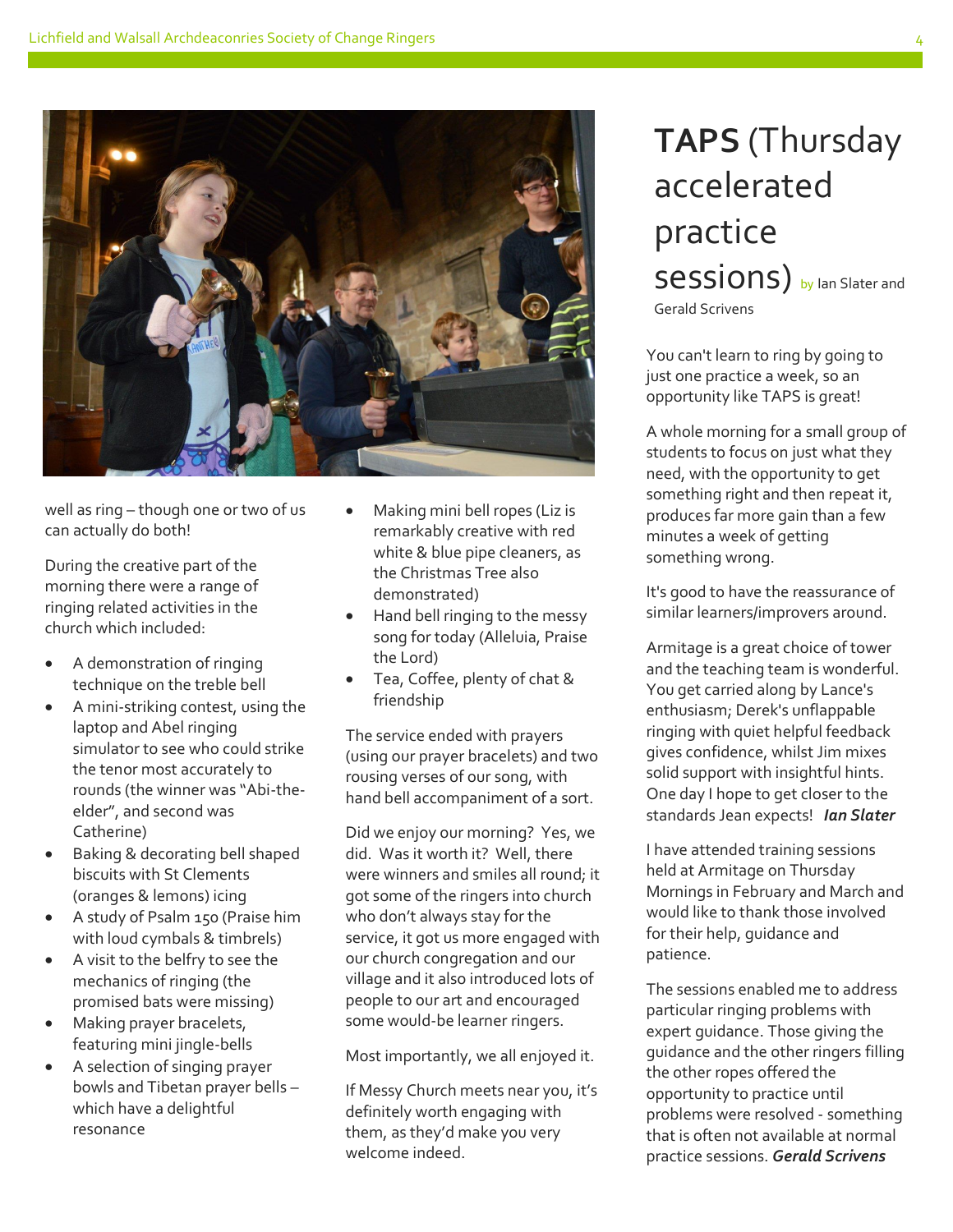#### **Two important Staffordshire anniversaries**

#### by Phil Gay

This year sees two related anniversaries relating to our area. In 1766 the Act of Parliament authorising the construction of the Trent and Mersey Canal was passed, and construction began soon after.

One of the main promoters of the canal was Josiah Wedgwood, looking for an improved form of transport for imported clay and outgoing pottery.

He cut the first sod at Middleport on July 26th 1766. The engineer of the canal was James Brindley, who had been born in 1716, the exact date not being known.

So we can celebrate these two related and important anniversaries together. In the eighteenth century it was common for events such as the beginning of canal construction and the opening of canals to be celebrated in a variety of ways, including the ringing of bells, and it is known that there were great celebrations in



*Josiah Wedgewood 1730-1795. Courtesy of Wellcome Images*

Burslem, including the roasting of a sheep, on July 26th 1766.

What is planned this year, is a linear quarter peal day along the length of the canal. This will require the cooperation of our three neighbouring associations, although our area has more of the towers than the others.

There are twelve North Staffordshire towers with ringable bells adjacent to the canal:

- Kidsgrove (8)
- Tunstall (8)
- Stoke (10)
- Fenton (8)
- Barlaston (6)
- Stone (10)
- Sandon (6)
- $\bullet$  Ingestre (6)
- Barton under Needwood (8)
- Horninglow (6)
- Burton St Chad (8)
- Stretton (6)

The nearest tower to Middleport is Burslem, where the bells are currently out of action, but we have permission to erect the Lichfield Diocesan Mobile Belfry at Middleport Pottery as a substitute, even closer to the canal.

There are seven towers in the area covered by the Lichfield and Walsall Archdeaconries Society:

- Colwich (6)
- Colton (6)
- Rugeley (6)
- Armitage (6)
- Mavesyn Ridware (8)
- Kings Bromley (6)
- Alrewas (8)

The eastern end of the canal is in Derbyshire where there are five towers:

*St Michael's church, Colwich and the Trent and Mersey Canal. Used under CC license, courtesy of Roger Kidd on geograph.org.uk*

- Shardlow (6)
- Aston on Trent (6)
- Weston on Trent (3)
- Barrow upon Trent (3)
- Repton (8)

Somewhat surprisingly, given that the canal goes right across the county, there are only five Cheshire towers:

- Church Lawton (8)
- Sandbach (8)
- Middlewich (8)
- Northwich
- Witton (8)
- Weaverham (6)

July 26th is a Tuesday, so we are proposing that the event will take place on the previous Saturday, July 23rd. We are also proposing to round the day off with a social event in a suitable canal-side location.

At this stage it would be useful to have expressions of interest from ringers who would like to take part. Participation will not be restricted to members of the four associations involved – there are known to be ringers in other areas who are interested in canals, and some of them may even arrive by boat.

So please let me know (**phil.gay@btinternet.com**) if you are interested. Firm commitments not required until the June newsletter.